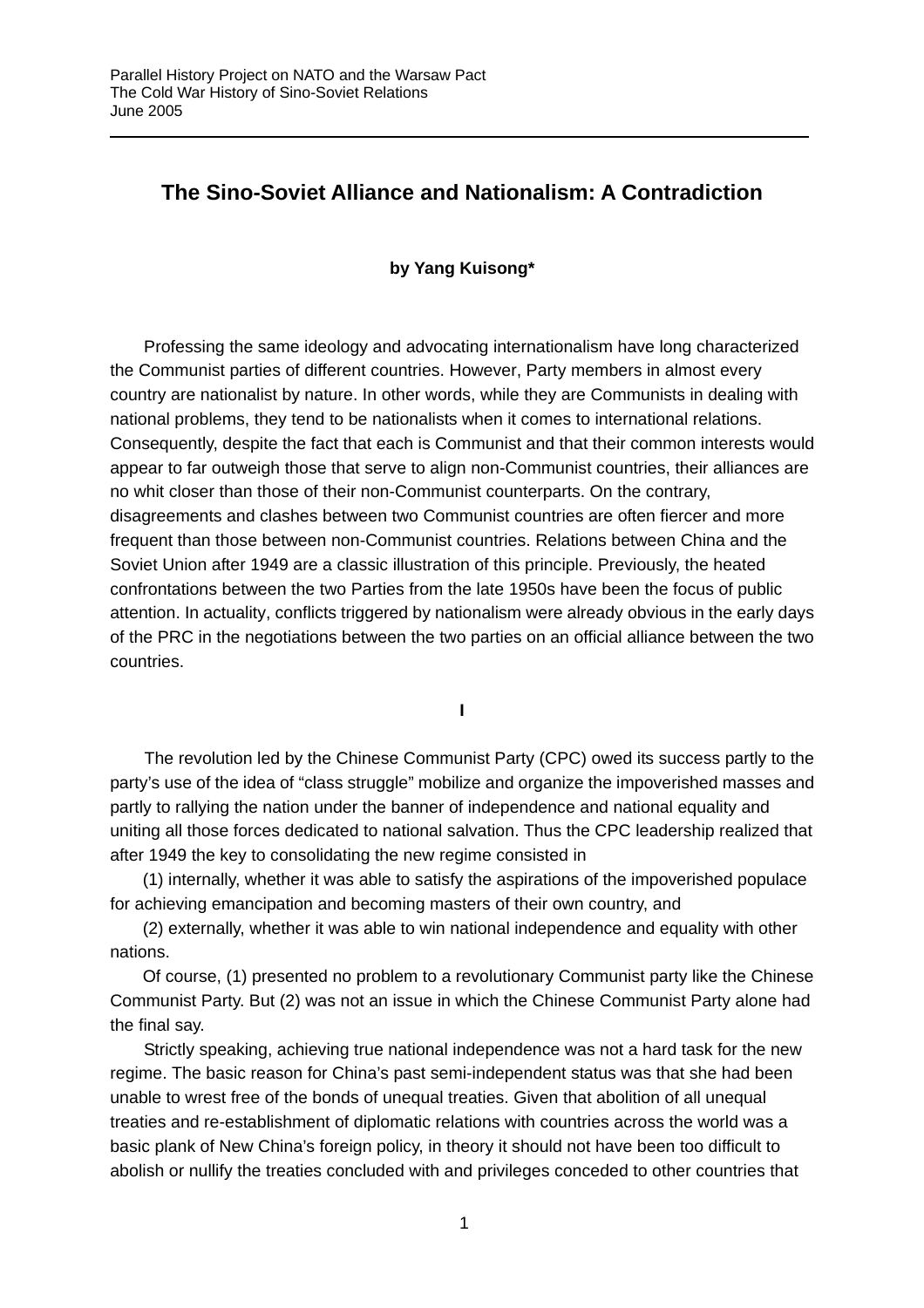constituted an impediment to complete independence. The new Chinese government followed precisely this approach to foreign relations. However, the biggest obstacle to New China's pursuit of full national independence was none other than her relations with the Soviet Union. The most important of all the unjust treaties bequeathed by the old to the New China was the August 1945 Sino-Soviet Treaty of Friendship and Alliance. According to the treaty, China was forced to renounce its sovereignty over Outer Mongolia by acceding to the latter's independence, concede the Soviet Union Port Lüshun in NE as a naval base, and run jointly with the Soviet Union the Changchun Railway which stretched between Manchuria and Dalian.[1](#page-11-0) It is evident that handicapped by its special relations with the Soviet Union, the Chinese Communist Party failed to tackle the Soviet Union about the unjust treaty and the privileges the Soviet Union drew from it the way the new Chinese government thrashed it out with other governments. But such a complication involving China and the Soviet Union stood out as a most exacting touchstone exposing whether the new Communist regime in China could live up to its pledge that it would have the Chinese nation "stand up."

Needless to say, Moscow was completely aware how, under the circumstances, the straits the CPC was in and the challenges faced by the new regime in China had to take up in relation to this issue. Just before the establishment of the PRC, from January 30 to February 8 of 1949, Anastas Ivanovich Mikoyan, a member of the Politburo of the Soviet Communist Party (Bolshevik), was on an official but clandestine visit to Mao Zedong and other Chinese Communist Party leaders at Xibaipo, a village in Fuping, Hebei Province, where the CPC Central Committee was staying temporarily. His visit was especially for an exchange of views with the Chinese Communist leaders on issues that might claim immediate attention after the foundation of the new People's Republic. In the course of his talk with Mikoyan, Mao Zedong probed with seeming casualness an issue raised by "a female social activist of bourgeois extraction": "Once the revolutionary force achieved the seizure of power in China, it would seem meaningless for the Soviet Union to retain Port Lüshun as its military base. Therefore its return would certainly be extremely important to China." On the same occasion, Mao openly expressed his desire for the re-integration of Outer Mongolia with China. To all this the response from Stalin was quite clear-cut. In one of his cables to Mao, he wrote: "In view of the impending seizure of power by the Chinese Communists, the Soviet Union has come to the conclusion that it will annul the agreement on an equal footing and withdraw its military forces from Port Arthur as soon as the US military presence in Japan is evacuated after the conclusion of a peace treaty with Japan. However should the Chinese Communist Party prefer an immediate withdrawal of the Soviet armed forces from Port Arthur, the Soviet Union would be ready to comply." As for Outer Mongolia, Stalin expressed the firm belief that she would never forsake the independence she had won. This was indeed a *de facto* rejection of Mao's proposal.[2](#page-11-1)

One of the primary motives, it is obvious, that impelled the Soviet Union to use Port Lüshun as a concession and to control the Changchun Railway had been not only to preempt the US endeavor to turn Northeast China into an important bridgehead for its invasion of the Soviet Union but also to deter the military threat from Japan, an old enemy of Russia. Since the foundation of the New China was in itself a deterrence to both the United States and Japan, the Soviet military presence in Northeast China was no longer necessary. On the other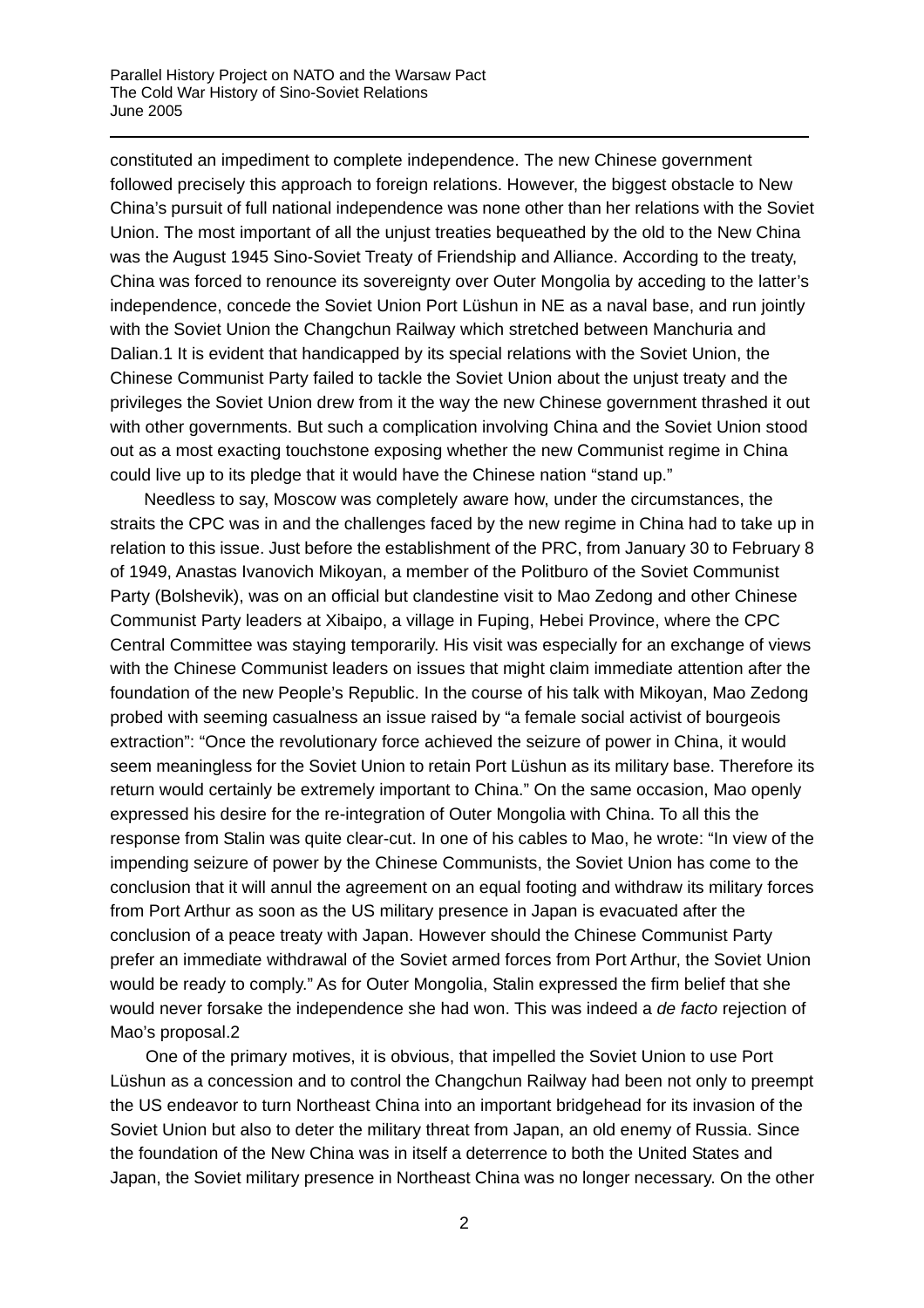hand, to enable New China to regain her sovereignty over Outer Mongolia would have meant that China would physically wedge a portion of her territory into the hinterland where the European and the Asian section of the Soviet Union were linked. This would certainly not strike the Soviet Union as a good idea. Inferentially Stalin was averse to promptly handing over management of the Changchun Railway, being alert to possibly unfavorable public opinion in the Soviet Union. In the last analysis—to borrow his words—the Changchun Railway was built with money from Russia's coffers.

Differences of opinion showed definitely in Mao's talk with Mikoyan and were hard to mitigate through further communication. A few months later, at the end of June 1949, the Central Committee of the Chinese Communist Party secretly sent a delegation headed by Liu Shaoqi to Moscow. Addressing the contention with the Soviet Union, the Central Committee of the Chinese Communist Party again told Moscow —through its delegation—about the disquiet in China over the Soviet military presence in Port Lüshun, the separation of Outer Mongolia from China, and the actions taken by the Soviet Union, after the conclusion of WWII, to appropriate and transshipping to the Soviet Union the machinery and equipment of the factories Japan had built in Northeast China during WWII. The Chinese delegation made a point of setting forth its claims in very mild terms and was especially careful in of the wording in which it couched its opinion of the Sino-Soviet Treaty of Friendship and Alliance concluded between China's Nationalist government and the Soviet Union: the Chinese delegation in Moscow contended that since the prospective government of New China was about to start "weaving a new fabric of diplomatic relations," it would not only ignore but nullify all the treaties signed between the Nationalist government and other countries. Thus, the Central Committee of the Chinese Communist Party evidently cherished the hope that the Soviet Union would agree to conclude a new pact with New China. However, being fully mindful of the special relations between the Chinese Communist Party and the Communist Party of the Soviet Union, Liu Shaoqi chose to use deliberately roundabout and inoffensive language when he addressed the issue in a report he sent to Stalin. He wrote that after the establishment of its diplomatic relations with the Soviet Union, the new Chinese government would be willing either to announce its total acceptance of the existing Treaty of Friendship and Alliance and let it stay valid, or "to conclude a new treaty of friendship and alliance between the Soviet Union and New China, which, while being based on the spirit of its predecessor, would differ from the latter in wording and content in accordance with the new developments." Of course, as Liu hastened to add in his message to Stalin, the existing treaty could continue in its present form until the time was ripe for a replacement.[3](#page-11-2) 

After the PRC was founded on October 1, 1949, its diplomatic activities, including a comprehensive overhaul of all the treaties the Nationalist government had concluded with various capitalist countries, were rapidly placed on the agenda. In these circumstances the question of how to deal with the Treaty of Friendship and Alliance formerly signed between the Nationalist government and the Soviet Union once more became a top priority. Mao Zedong was manifestly in favor of China's starting to "weave a new fabric of diplomatic relations." Whether or not the Treaty was an unequal one, the agreements and protocols consequent upon that treaty contained unequal provisions that disadvantaged China; these had long elicited an angry reaction from students and democratic political parties in China. To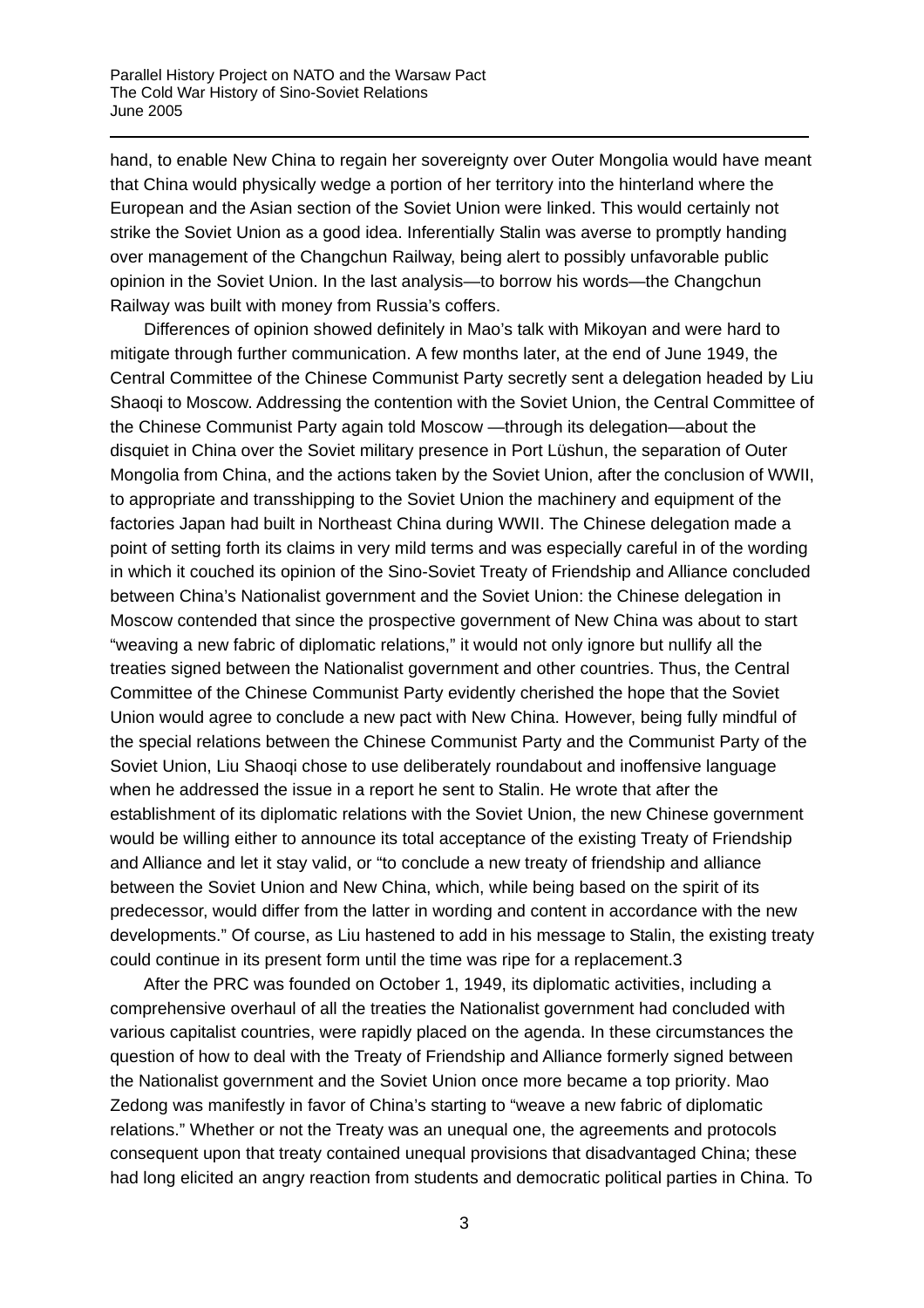make an exception for the Soviet Union would inevitably diminish the political stature of the CPC. Following his decision to visit the Soviet Union as soon as possible, Mao repeatedly signified to Moscow his intention to sign a new pact with the Soviet Union.[4 H](#page-11-3)owever, no outright response came from Stalin. Fraught with misgivings about the possible futility of his visit, Mao would not even include any top party or government officials in his retinue when he traveled to Moscow. As New China's paramount leader, Mao departed for Moscow with only one secretary, one translator, and a couple of staff members who worked for his office. This suffices to reveal that he regarded his visit to Moscow as a forlorn attempt.

**II** 

Mao arrived by train at the northern railway station in Moscow at noon on December 16, 1949. Meeting him at that railway station were V. M. Molotov, vice-president of the USSR Council of Ministers, N. A. Bulganin, a marshal of the Red Army, and several Soviet officials. That Stalin, the highest leader of the USSR, was not present at the railway station struck most Chinese people showed insufficient courtesy and respect. Particularly disturbed by this event were the intellectuals and notables who had been inspired by the nationalist fervor epitomized in the slogan, "The Chinese people have stood up!" Their views soon appeared in a General Press Administration bulletin saying, "most people were surprised by Stalin's choosing not to be present at the railway station in Moscow to greet Mao Zedong. In Shanghai, industrial and business circles and some old of those from the old society were chagrined. Some insisted that Mao Zedong's visit to Moscow 'was an affront to China's dignity'."[5](#page-11-4) 

On the evening of Mao's arrival in Moscow, Stalin interviewed him in the reception room of the chief office in the Kremlin; present on the occasion were all members of the Politburo of the Soviet Communist Party. This was a preliminary official talk between the two sides. It started as soon as their meeting began, and Mao took the initiative in referring to the issue of the Sino-Soviet Treaty of Friendship and Alliance concluded between Nationalist China and the Soviet Union. Stalin responded pointblank, signifying that it would be best to leave the treaty as it was for the time being. He said, "As is well known, that treaty was concluded between the Soviet Union and Nationalist China in accordance with the Yalta Agreement. The most important provisions of that treaty are transplants from the Yalta Agreement—provisions that cover the Kurile Islands, the southern part of the Sakhalin, and Port Arthur, among other issues. In other words, it would be natural for us to think that the conclusion of that treaty was acceded to by both the United States and Britain. Given such a background, it has already been agreed upon within the scope of our small cohort that no change whatsoever should be made in any provision of that treaty, because a change in even merely one of the provisions of that treaty would be enough to provide America and Britain with a legal pretext for modifying such provisions of that treaty as concern the Kurile Islands and the Sakhalin." Since in Stalin's opinion, the key element of inequality adversely affecting China, as embodied in that treaty, consisted solely in the issue of the Soviet military presence in Port Lüshun, he believed a withdrawal of the Soviet armed forces from that port would suffice to silence the protests from the capitalist world. The unpalatable option of redeeming China's sovereignty but risking the Soviet loss of the Kurile Islands and the southern part of Sakhalin placed Mao in a dilemma.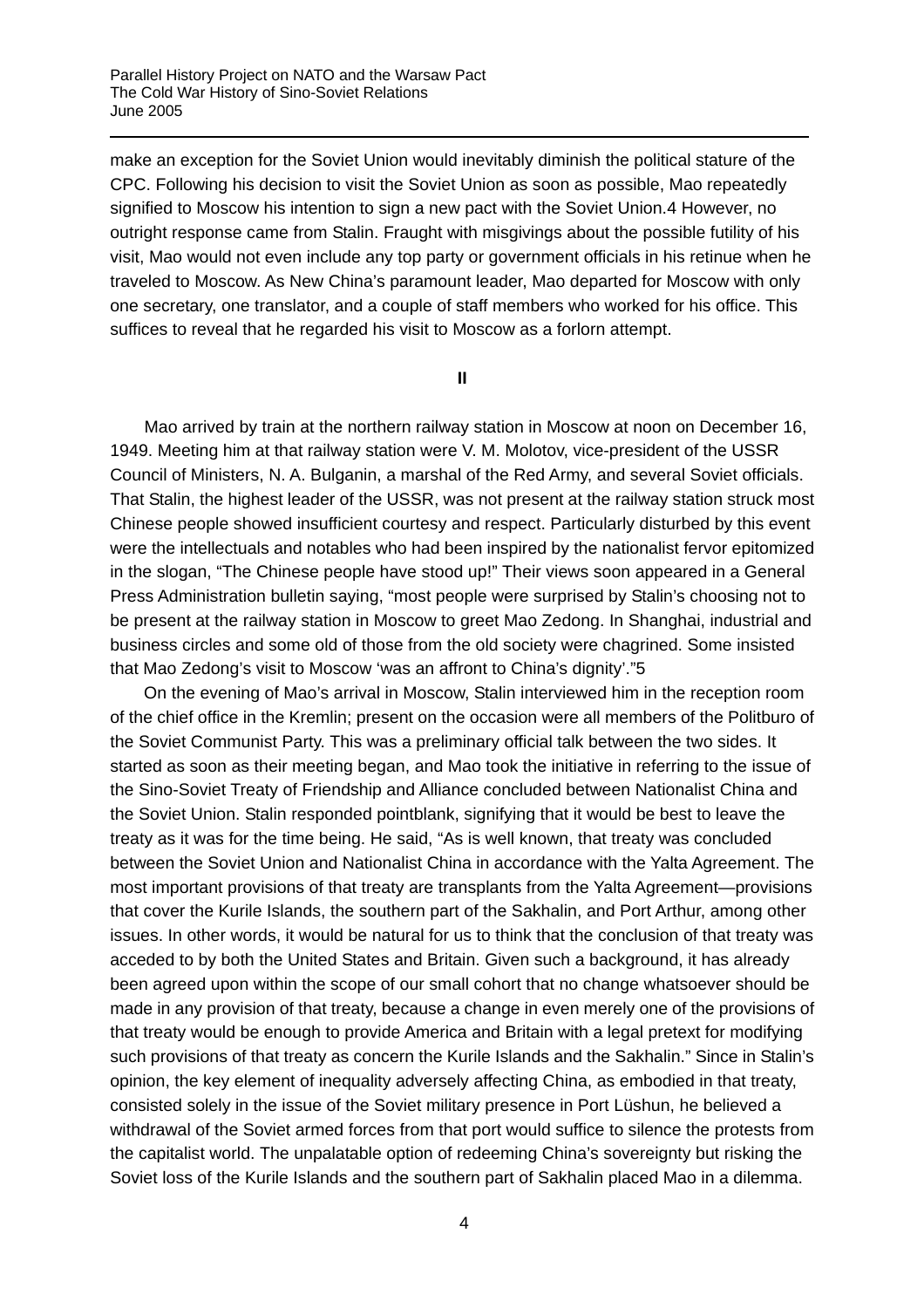As a devoted internationalist, he said he could understand—though he was surprised by—Stalin's revelation, and expressed himself willing to give up his original proposal for a new pact.[6](#page-11-3)

Stalin was, of course, aware that Mao was despondent. To remove Mao's misapprehensions about the Kremlin, he was later invited to walk along with Stalin to the latter's birthday celebration, where Stalin and Mao shared the tremendous ovations from the audience. Furthermore, Mao was accorded the honor of being the first of the distinguished guests present at the ceremony to deliver a congratulatory speech. However, Mao was well aware that if his visit to Moscow failed to secure anything of benefit to China, that would certainly reflect lamentably on both him and the new Chinese government. Therefore, he continued to press for agreements with the Soviet Union on a range of subjects, eg loans, trade, air transport, etc. Moreover, in order to enhance the impressiveness of the signing ceremony, Mao planned to summon Premier Zhou Enlai to Moscow. What Mao did not expect was Stalin's indifference towards Chinese customs in relation to etiquette. In Stalin's view, the impressiveness of the ceremony would not be so much enhanced by the presence of Premier Zhou Enlai as by that of Mao Zedong as chairman of the People's Republic of China.[7](#page-11-5)

Mao was eventually angered by Stalin's attitude. Accounts given in retrospect by Mao indicate that in the days following Stalin's lack of response he repeatedly flared up and shouted at the Soviet liaison officials. However wide the gap between his later memories and the actual timing and ferocity of his outbursts, one thing is certain: Mao believed his dignity was very much hurt.[8](#page-11-6) But this was not just a matter of a personal affront; rather, it reflected to a considerable extent the injury to national pride.

In the wake of the magnificent state banquet held on December 22, 1949 in honor of Stalin's birthday, Mao's presence in Moscow seemed no longer traceable. This piqued the curiosity of foreign press, which was keen to follow developments between China and the Soviet Union. In the meantime the report entitled "Instances of Narrow Nationalism" carried in the *Bulletin* No.50 released on January 1, 1950 by the General Press Administration under the Central Committee of the Chinese Communist Party seemed to have struck a sensitive political nerve with Stalin. On being briefed on Britain's intention to step up its efforts to establish diplomatic relations with New China, Stalin finally came to realize that friendship with Mao Zedong and New China was far more realistic than being overly concerned about possible reactions from America and Britain. Consequently, on January 1, 1950 he himself drafted a news release about a press conference in name of Mao Zedong, unexpectedly including in it the Soviet Union's readiness to settle such issues as the existing Treaty of Friendship and Alliance between Nationalist China and the Soviet Union, loans to New China, trade with New China and so on. On reading the "news release," Mao was pleasantly surprised and readily consented to have the "news release" come out in his own name.[9](#page-11-1) He promptly sent a cable to the national leadership, urging them to spread the content of the "news release" to the Chinese people. The greatest advantage China could elicit from the prospective conclusion of a new pact with the Soviet Union in place of the old one consisted in that it would "place the People's Republic in a better position to corner the capitalist countries and make all countries unconditionally recognize New China. Replacement of the old treaty by a new pact would deter capitalist countries from taking rash action against China."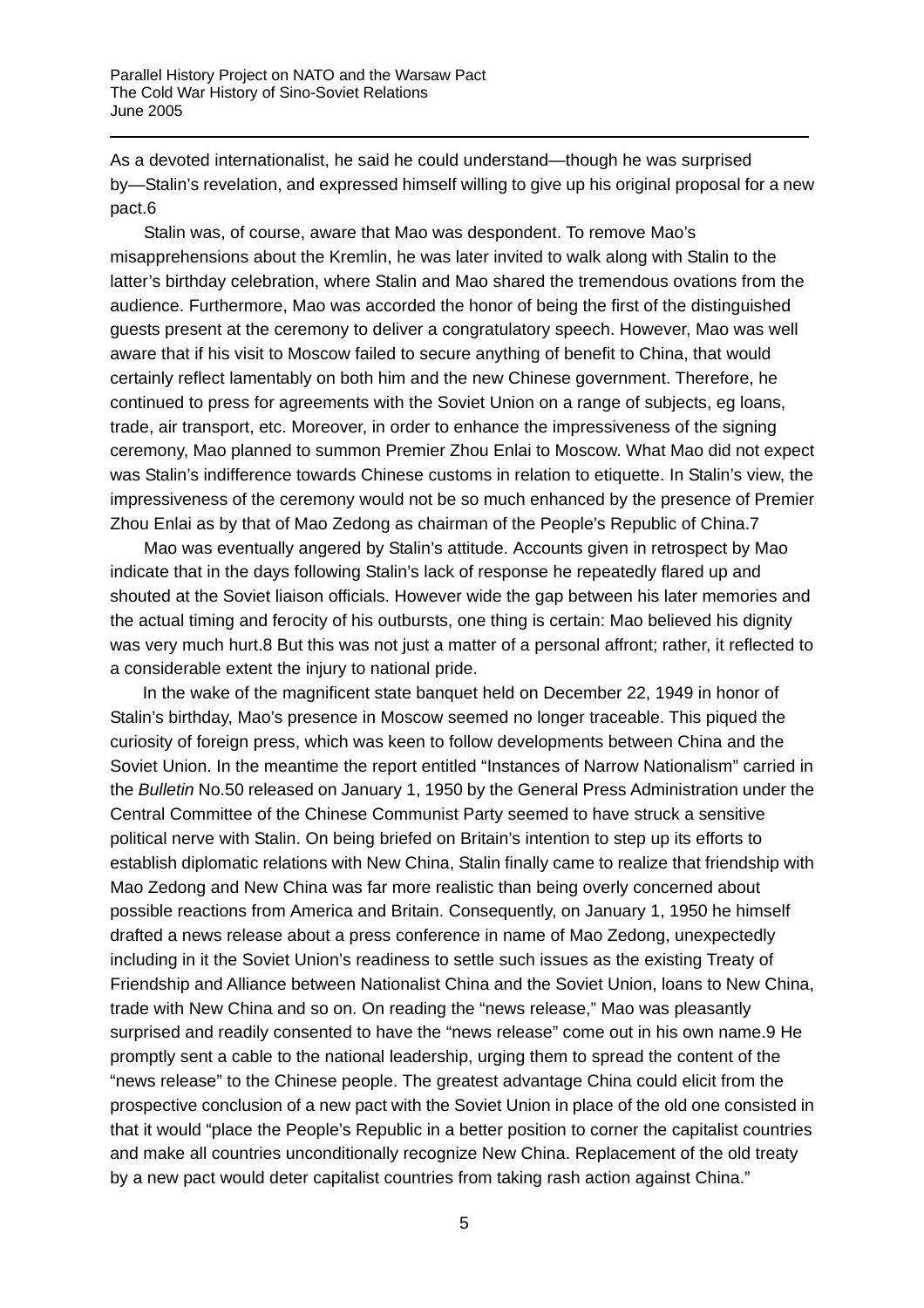Moreover he pointedly instructed Zhou Enlai to hold a special State Council session prior to his departure for Moscow to make the explicit announcement that the purpose of his visit to Moscow was to carry on negotiations with the Kremlin for concluding and signing a new pact. Besides, Mao further instructed, he should call a special conference to be attended by all the members of the presidium of the Chinese Central Government who were in Beijing at that time expressly to tell them about the content of the "news release.["10](#page-11-7) The sharp contrast between this behavior and Mao's low profile on his arrival in Moscow two weeks earlier clearly indicates the degree to which he had been heartened by these developments.

**III** 

Despite this, the differences between China and the Soviet Union had not been truly resolved. This was because contrary to China's expectations, the Soviet Union did not see the conclusion of the new pact as implying that it would relinquish its privileges in the Northeast.

The two sides formally entered into the negotiation for the new pact on January 23, 1950. The Soviet Union took the lead in presenting a draft. On the 24th, after a day of tense internal discussions, the Chinese side emerged around midnight on January 24 when Ge Baoquan, attaché of the Chinese Embassy in Moscow, was authorized to deliver to the Soviet side a modified version of the draft as revised by Mao, Zhou, and senior high officials. This differed from the original Soviet draft only in some clauses of secondary importance.[11](#page-11-8) However, differences emerged over the agreements and protocols consequent upon the treaty. At the second session, Zhou brought forward three significant proposals formulated following receipt of a cable from Liu Shaoqi on the Changchun Railway and consultation with Mao on the issue. The proposals comprised: (1) The Soviet Union should give up control of the railway, which had been an irritant to relations on six occasions in the past.[12](#page-11-9) From the point of view of its current management and the response of the Chinese people, the Soviet Union had nothing to lose. This would strengthen solidarity between the two countries. (2) China should take over Port Lüshun and the Changchun Railway if a peace treaty with Japan were not signed within three years. (3) The Chinese Government should take over all such enterprises in Dalian as were vicariously run by or leased to the Soviet Union.

China's claims far outran the expectations of the Soviet side and left them considerably shaken. However having decided to improve the relations between China and the Soviet Union, Stalin listened carefully to the summary—given by Zhou Enlai—of public opinion and popular sentiment in China and, after balancing the pros and cons, determined in the end that there was no choice but to accept the Chinese claims. The Chinese side now lost no time in appointing Zhou to take charge of drawing up "The Sino-Soviet Agreement with Regard to Port Lüshun, Dalian, and the Changchun Railway." However, the draft prepared under the direction of Zhou Enlai differed dramatically in content from its Soviet counterpart, even though the Chinese acceded to the Soviet request that during the transitional period preceding the transfer of the control back to China of the Changchun Railway both China and the Soviet Union take turns to head the management of the railway. The differences between the two drafts consisted of the following points:

(1) The Chinese side was for an inclusive overhaul of all the agreements and protocols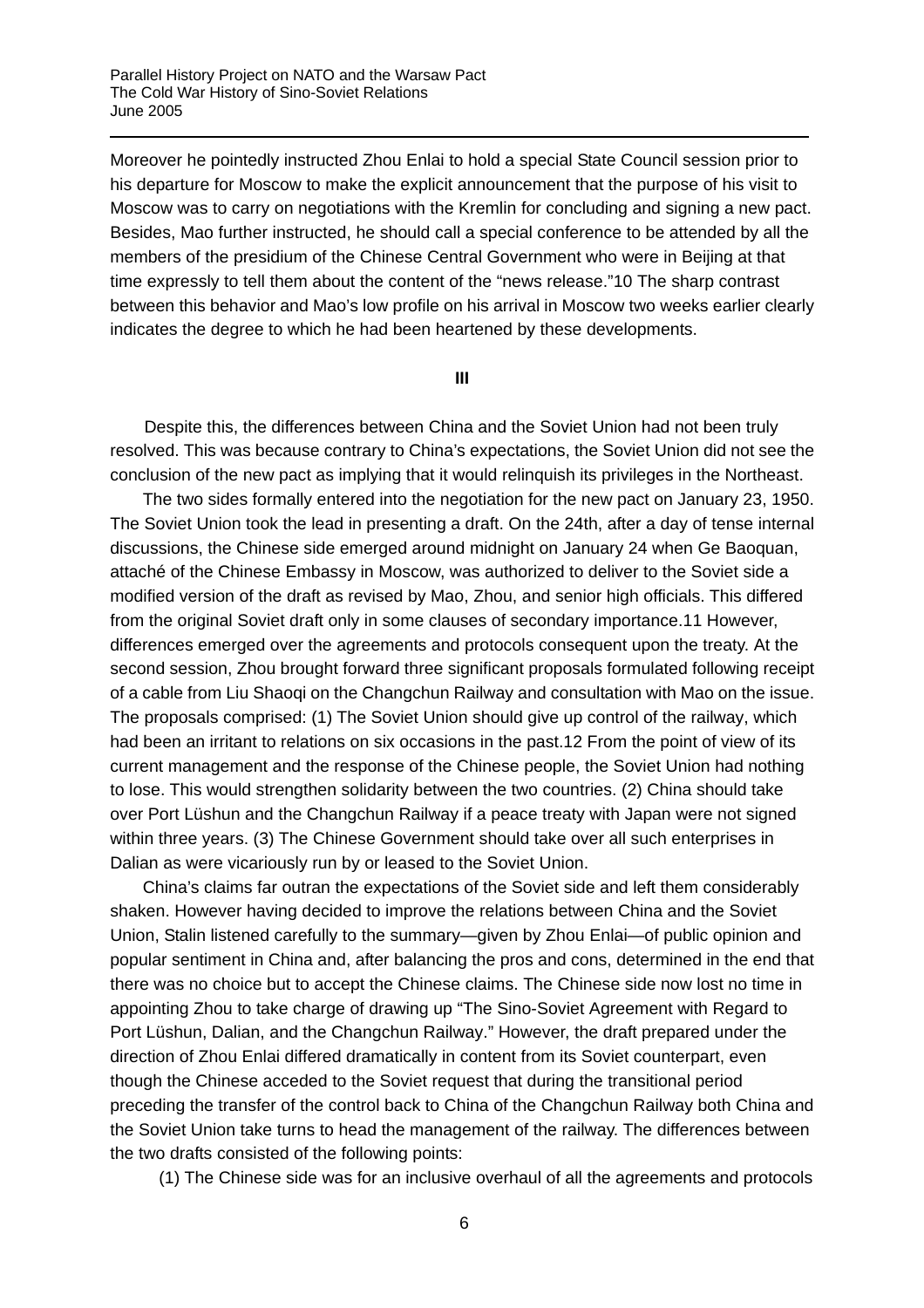consequent upon the "Treaty of Friendship and Alliance" signed between Nationalist China and the Soviet Union.

(2) The Chinese side proposed that the Soviet Union renounce its privilege of leasing Port Lüshun as a naval base and all its rights to and interests in both Dalian and the Changchun Railway and that the Soviet Union proclaim officially its intention of transferring all the aforesaid privileges and obligations back to the People's Republic of China.

(3) The Chinese side claimed that all the properties in both Dalian and Port Lüshun that were for the time being either under the vicarious control of or on lease to the Soviet Union be taken over by the Chinese Government.

(4) The Chinese side addressed to the Soviet Government the request that it return to China without compensation the Changchun Railway and all properties belonging to it either immediately on the conclusion of a peace treaty with Japan or once this agreement had been in force for three years.

(5) In the context of the Chinese side's consent to the Soviet military presence in China until the conclusion of a peace treaty with Japan, the following passage should be included in the agreement: "Should the conclusion of a peace treaty with Japan be somehow or other impeded and should no new pertinent agreement have been signed after this agreement had been in effect for three years, the Soviet Government should immediately withdraw its military presence from Port Lüshun."[13](#page-11-8)

Since the Soviet side had already avowed its willingness to take the Chinese version of the draft agreement into consideration, it now found it difficult to turn down the Chinese claim for a complete retrieval of her national interests in Northeast China. Consequently, wanting to make a virtue of necessity and gain Chinese goodwill, the Soviet side generously pledged that the Soviet military presence in Port Lüshun would be withdrawn in three years at the latest, that the Chinese Government would be entitled to immediately take over both the municipal administration of Dalian and all the enterprises in Dalian still vicariously controlled by the Soviet Government, and that the Changchun Railway and all the properties belonging to it would be handed over without recompense to the Chinese Government in three years at the latest. The only reservation the Soviet side felt strongly attached to was that the Chinese Government should pay for all the military installations and related facilities the Soviet Government had constructed in the naval base in Port Lüshun. Moreover since the Changchun Railway had been serving as an indispensable channel through which the Soviet military presence in China acquired its supplies, the Soviet side would request of China that the following preferential treatment be granted by the Chinese Government to the Soviet Government after the return of the Changchun Railway to China:

(1) All supplies and raw materials transported via the Changchun Railway between the Soviet Union and Port Lüshun in the three successive years after the signing of this agreement be exempted from all levies and taxation.

(2) All the supplies and raw materials referred to above be immune from inspection by the Chinese customs.

(3) The Soviet Government be entitled to transport without any restraint its military forces and supplies via the Changchun Railway. The freight costs thus incurred by the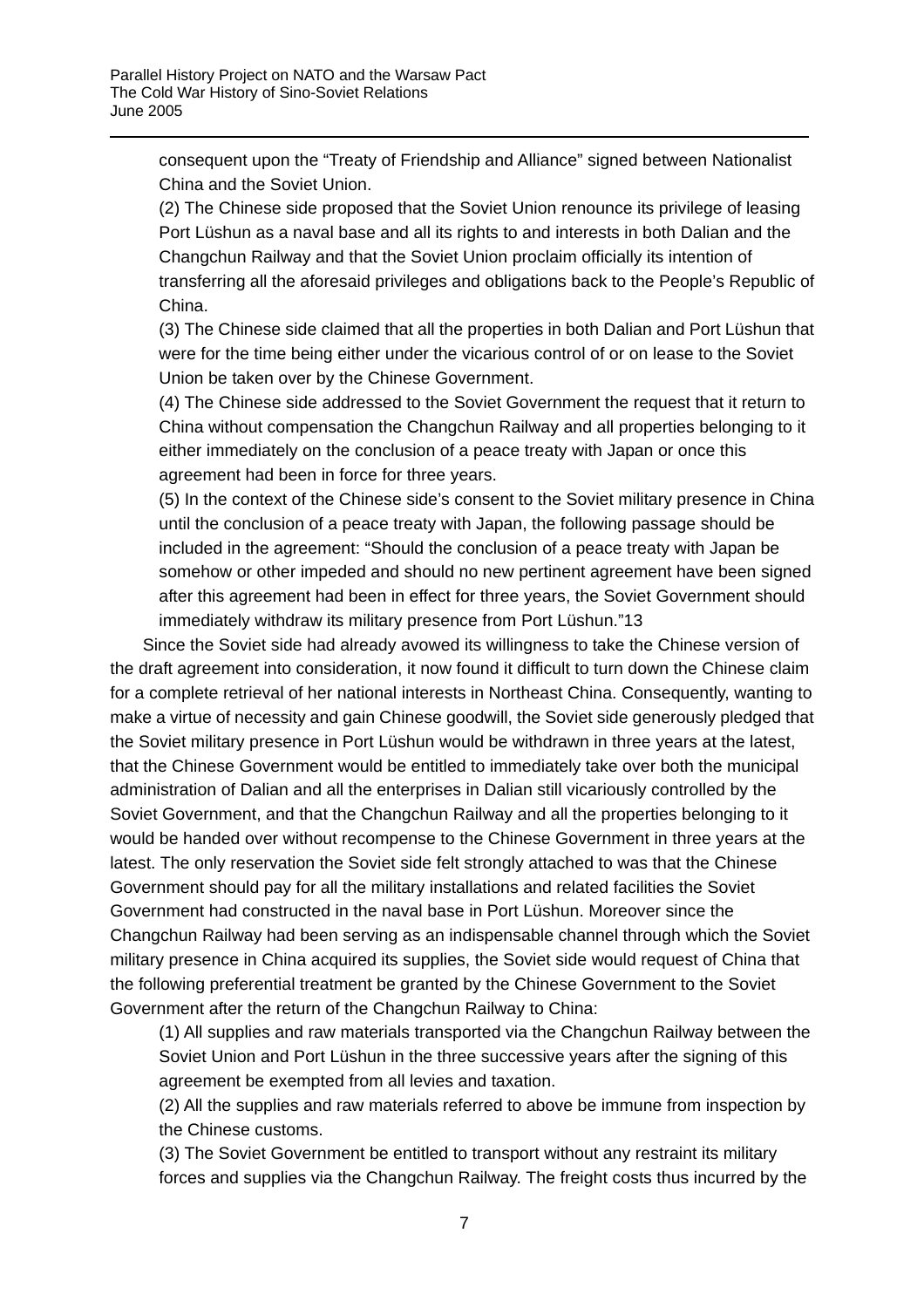Soviet Government should be calculated at the same rate as that for the Chinese armed forces and military supplies via the same railway.

Zhou Enlai accepted both (1) and (2) but unexpectedly insisted on the inclusion of the following proviso[:14](#page-11-10) "The Chinese Government is entitled to transport without any restraint its armed forces and military supplies from Manchuria through Chita, Novosibirsk, and Alma-Ata to reach Yining City (in Xinjiang ) and be also entitled to move without any restraint its armed forces and military supplies either via the railway running between Siberia and Turkestan-Siberia or via the railway running between Alma-Ata and Xinjiang to come back to China. The train freightage thus incurred by the Chinese government should be calculated at the same rate as that by the Soviet armed forces and military supplies via the same railways.

Without doubt, the motive behind Zhou's move in asking for the inclusion of this proviso in the agreement was not that the Chinese government really felt the need for transporting its armed forces or military supplies around in such a manner. Zhou's move was nothing but a political ploy to cope with the nationalist pressure from within China. He needed to have equality between China and the Soviet Union explicitly demonstrated in the textual wording of the new pact. But Mikoyan, who headed the Soviet side, was completely baffled by Zhou's move and protested, "As China's ally, the Soviet Union has agreed to transfer unconditionally to China an enormous amount of interests in the form of all properties belonging to the Soviet government in the Changchun Railway, Dalian, and Port Arthur. In contrast, the Chinese side would not even budge when the Soviet side made the request that the Soviet government be accorded the freedom of moving its armed forces via a specific railway in China. If the Chinese side persists in denying us such a concession, I don't know what sort of allies our two countries can be expected to become."[15](#page-11-11)

The confrontation over military transport was a classic reflection of the historic sentiments and national standpoints of the two sides. For nearly a century, China had suffered acutely from invasions perpetrated by the imperialist powers. Virtually every successful political leader was unavoidably deeply conscious of this tragic history and highly sensitive to matters that might adversely affect China's dignity and national interests, whereas Russia has never in her history been a colony or semi-colony. Therefore Russians used to look down upon weak or small countries, be preoccupied with the interests Russia had seized by force, and take it for granted that a weak or small nation ought to show heartfelt gratitude for any pittance it might receive. Accordingly the Soviet side in the negotiation was blind to the Chinese thirst for national equality and their strong to achieve equality in order to wipe out the humiliations of the past century. Needless to say, Zhou's adherence to the principle that the two countries treat each other equally did affect the Soviet side to some extent.

The Chinese leaders were extremely cautious in dealing with domestic nationalist pressures. This is evident from the cable sent on February 8, 1950 by Zhou Enlai to the Politburo of the CCP Central Committee. At that time the negotiation between the two sides had ground to a halt. The cable, beginning with an account of the talk between Stalin and Mao Zedong on January 22, 1950, reports in detail on all the important issues tackled by the two sides since the negotiation officially started on January 23, 1950. What is stressed in the cable is that the negotiation was, from the very beginning to its consummation and throughout all its phases, including the process of preparing the treaty draft, masterminded by the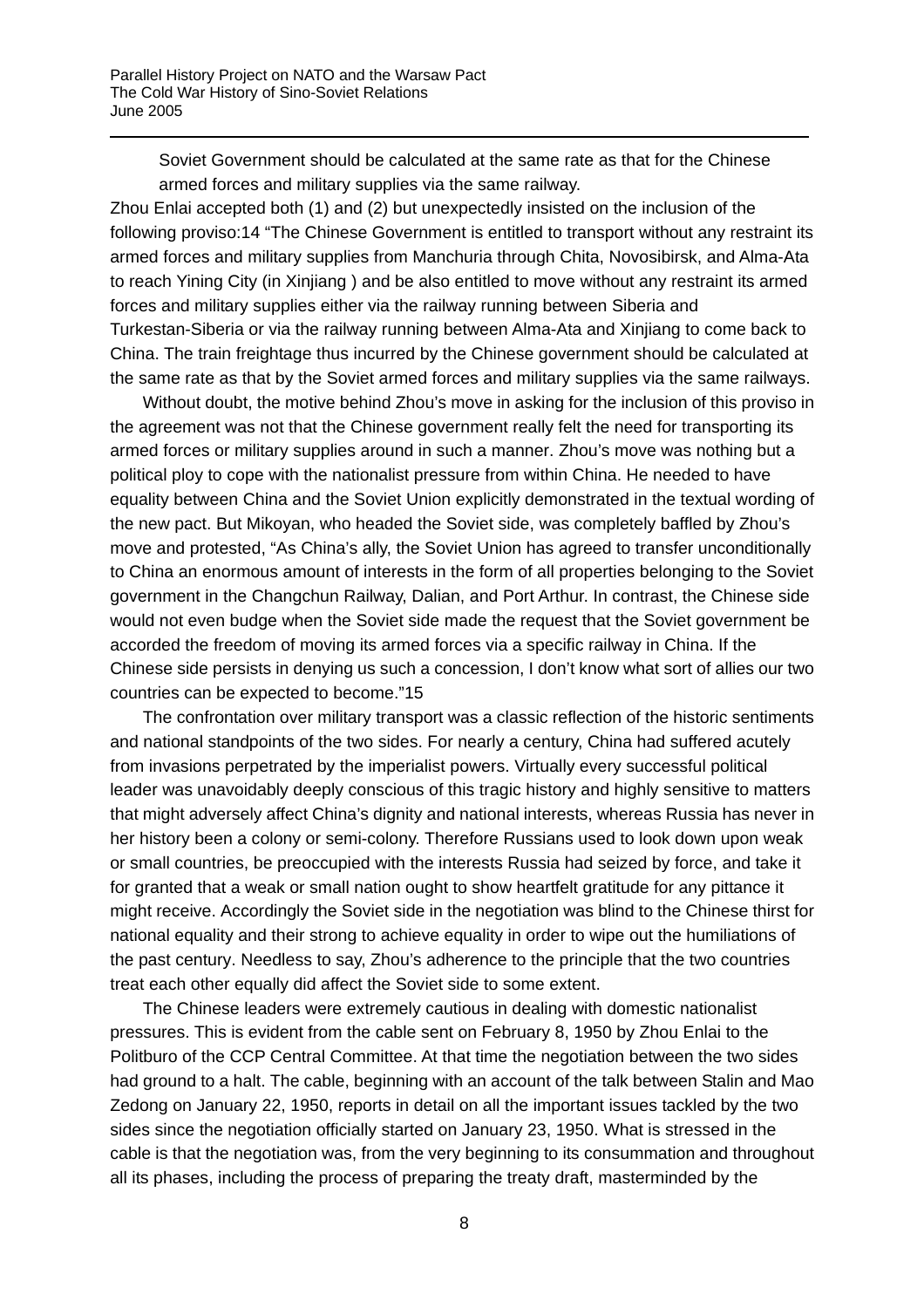Chinese side. However the bulk of official archives published so far have clearly indicated that the draft of the Sino-Soviet Treaty of Friendship, Alliance, and Mutual Assistance was not drafted by the Chinese side. The cable's allegations that Mao's guidance directed the course of the negotiation and that the initiative taken by the Chinese side prevailed throughout the negotiation were obviously intended to sooth internal nationalist concerns.[16](#page-11-12)

## **IV**

The Sino-Soviet Treaty of Friendship, Alliance, and Mutual Assistance was signed on February 14, 1950. Mao Zedong, Zhou Enlai, and their retinue left for China on February 16, 1950. Forcing Stalin to agree to the signing of a new pact between New China and the USSR and the unconditional transfer from the Soviet Union to China of the Changchun Railway and Lüshun was of course a huge success. It not only surpassed what Mao had expected to achieve at the outset of his visit but sharply contrasted the difficulties encountered during the initial days of his stay. Buoyed with the triumph the Chinese went back to Beijing. One can imagine their sentiments. What is totally unexpected is that over the next couple of years the Chinese leaders diametrically reversed their evaluation of their successful trip to Moscow. Mao could never forget the rancor he had felt at Stalin's initial refusal to conclude a new agreement. Even more intolerable, however, were the issues of concluding the subsidiary agreements and running joint ventures.

It has been widely alleged that in the course of the negotiation in Moscow both Mao and Zhou had at first rejected Stalin's proposal for signing subsidiary agreements between the two countries but "had to succumb to Stalin's insistent plea in the end because they were most wary of impairing the solidarity between the two countries." But as a matter of fact both Mao and Zhou had not at the outset objected at all to Stalin's proposal that limitations be imposed on any attempt by another country to gain access to Northeast China and Xinjiang because both saw the proposal as conducive to fortifying New China's border defense, even though they knew that the proposal—as the Soviet side intended it—was solely for guaranteeing security to the USSR's Central Asia area and Far East Territory. Actually, it had not occurred to Mao or Zhou at that time that Stalin's proposal and the subsidiary agreements consequent upon it would affect China's interests and image.[17](#page-11-13) It was only after they returned from Moscow to Beijing that they gradually came to realize that the subsidiary agreements tended to give the general public the impression that Northeast China and Xinjiang appeared to be treated as the Soviet Union's sphere of influence, because, rather than the Chinese side taking the initiative in proposing to sign the subsidiary agreements, it was the Soviet side— or so it was understood by the general public in China—that was the true originator of the subsidiary agreements and also because such subsidiary agreements answered Soviet rather than being Chinese demands, despite the nominal equality of the two countries.

It is difficult for us to ascribe the change in Mao's attitude toward the subsidiary agreements simply to his nationalistic sentiments; a spectrum of complicated factors was doubtless at work. One can say that the change in Mao's attitude clearly illustrates the possible effect of heightened nationalist sentiment.

Here the term "Sino-Soviet joint ventures" refers to the corporations founded on the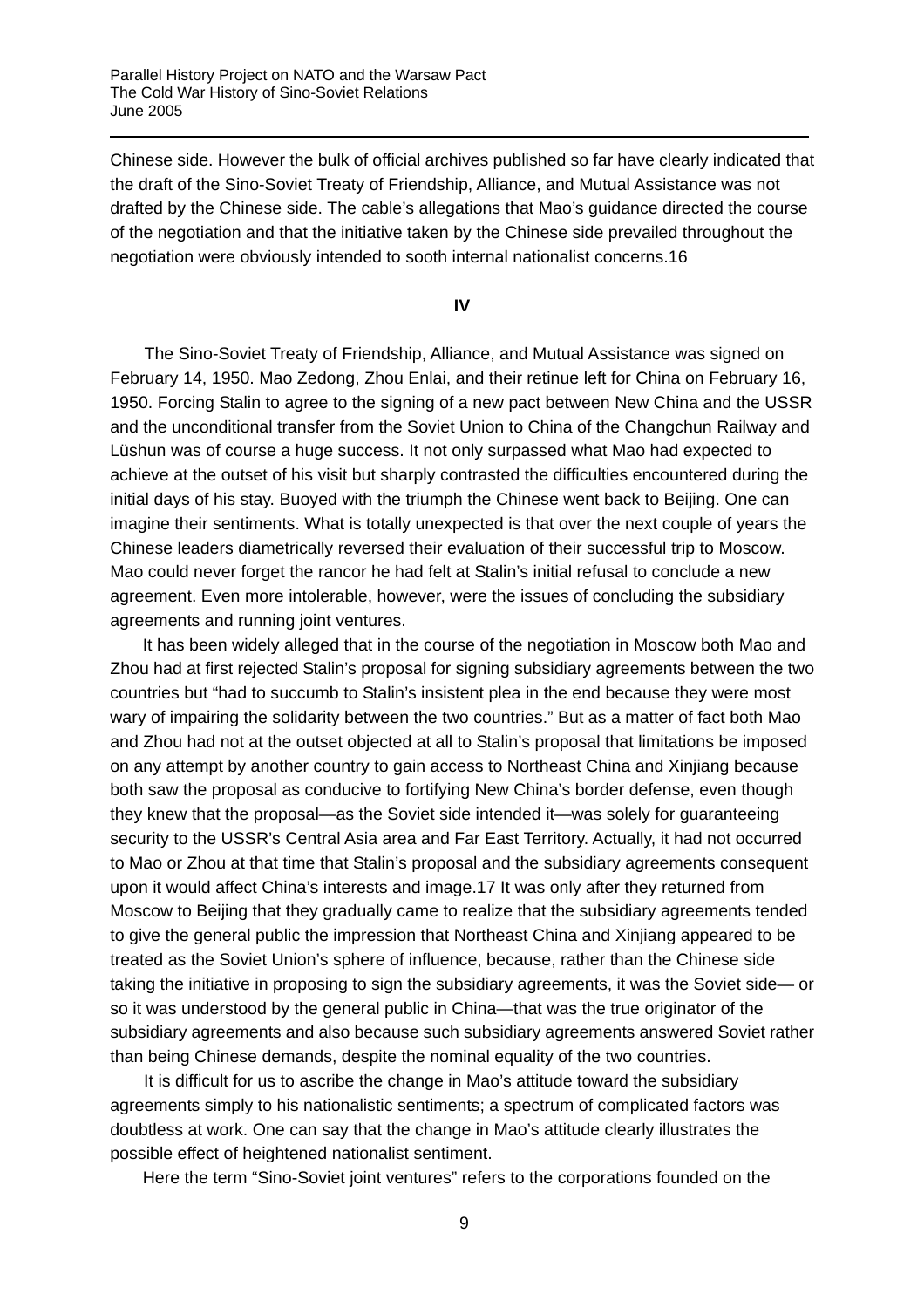principle that "the two shareholders own the same number of shares and enjoy equal rights in any of such corporations." Among such corporations were the Sino-Soviet Civil Aviation Joint-Stock Company, the Sino-Soviet Xinjiang Petroleum Joint-Stock Company, the Sino-Soviet Xinjiang Non-Ferrous Metals and Rare Metals Joint-Stock Company, and the Sino-Soviet Ship-Building Joint-Stock Company. The establishment of these joint ventures was initiated by the CCP Central Committee, rather than "under Stalin's pressure."[18](#page-11-7) The move in question was first mentioned in a cable sent to Mao and Zhou in Moscow by Liu Shaoqi in the name of the CCP Central Committee. Doubtlessly both Mao and Zhou concurred in pushing ahead with the move. Therefore in a session of the negotiation with presence of Mao, Zhou, and Stalin, Mao advanced the proposal for running joint ventures together with the Soviet Union in very explicit terms.[19](#page-11-14) Later on Zhou put forward to the Soviet side concrete schemes for such joint ventures. Then the Soviet side accepted Zhou's schemes. Afterwards the two sides reached a consensus on all the draft agreements drawn up on the basis of Zhou's schemes,[20](#page-11-15) and these agreements were officially signed successively after Mao and Zhou were back in China. The Central Committee of the Chinese Communist Party officially signified its approval of all these agreements. Consequently *The People's Daily* carried a special editorial illustrating the significance of this pattern of cooperation between China and the Soviet Union.[21](#page-11-16) 

However, given that China was victoriously expelling foreign capital and securing complete national independence, bringing in Soviet capital did not go down well with a large portion of the intellectual public. In cities such as Beijing and Nanjing, vast multitudes of students launched demonstrations in opposition to the act. There is no doubt that such developments irritated Mao and other Chinese top leaders. In the meantime, Stalin kept urging China to build more joint ventures— such as a canned food factory and a rubber plantation—using Soviet capital, and in due course Mao had had enough, leading inevitably to the dissolution of the Sino-Soviet joint ventures. What ensued was Mao's indiscriminate enmity toward all manner of attempts at introducing foreign capital into China. From a conversation several years later in which he sharply criticized the earlier moves for creating Sino-Soviet joint ventures it is evident that the predominant factor underlying these changes in Mao's attitude was his keen sense of national dignity. He once told the Russians: the Sino-Soviet joint ventures came about because of pressure from Stalin. Why was the USSR so keen on the four "co-operatives"? It was because "You don't trust the Chinese, only the Russians. You think Russians are superior and Chinese inferior, only capable of botching everything up. That's how the joint ventures happened." But cooperatives inevitably involved ownership issues. Why did ownership have to be split down the middle? Because the Soviets wanted to be in control and wanted concessions. What other motive could they have had?[22](#page-11-17)

The Chinese leadership moved from voluntary agreement to and active of support of Sino-Soviet joint ventures as a means to to revive and develop the Chinese economy, to equating cooperatives with racial prejudice and infringement on China's sovereignty and blaming their establishment on pressure from Stalin. This furnishes a classic illustration of the evolution of the nationalistic sentiments of Mao and his close companions. Despite its ancient and glorious culture, China had been the victim of repeated imperialist aggression and oppression. In such circumstances, its renaissance and rise could not but be closely linked to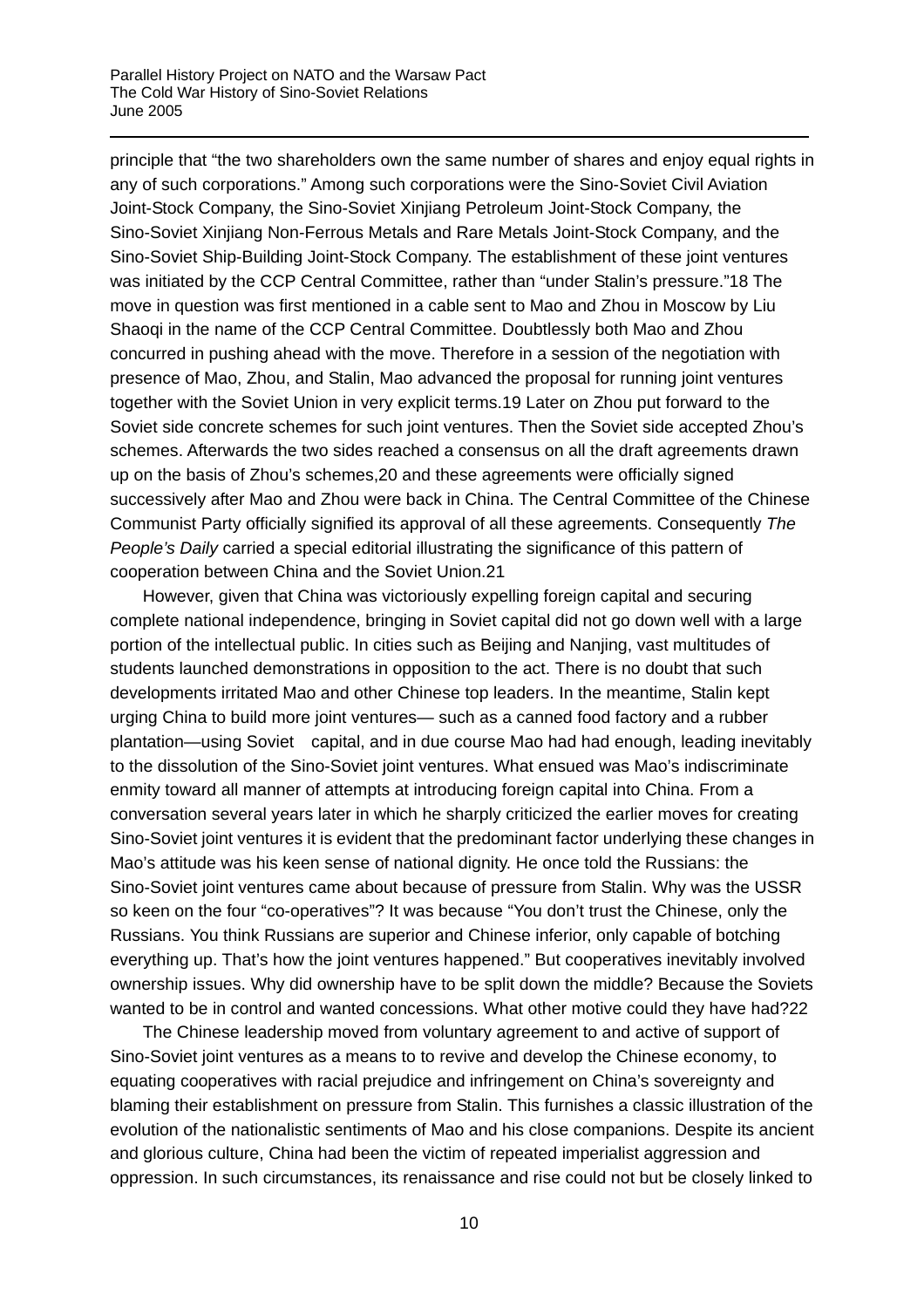its nationalist revolution. Any party and leadership that had brought the revolution to victory would inevitably possess a strong sense of national dignity and pride. This was especially so where such a nation had step by step succeeded in achieving national unity, creating a powerful central government, bringing about national economic revival, blotting out its past humiliation and downtrodden status, and emerging in the international community as a nascent independent country. Popular nationalist sentiment was naturally especially strong in these circumstances. However, the century and more of mortification and impoverishment remained an open wound. The more fervently the Chinese population wished to defend national dignity and assert national self-confidence, the more likely they were to overly sensitive and to over-react. Mao Zedong's reaction to the Sino-Soviet joint ventures can be seen as falling into this category.

*\*YANG KUISONG is Professor at East China Normal University. His fields of study include modern Chinese history and Chinese diplomatic history. Among his representative works are Mao Zedong and Moscow:Weal and Woe (Nanchang: Jiangxi People's Press, 1999) and A Exploration into the Xi'an Incident: A Study on the Relations between Zhang Xueliang and the Chinese Communist Party (Taipei: Dongda Publishing Corporation, 1995). E-mail: yks@vip.sina.com.*

*[Translated by Chen Luo, revised by Sally Borthwick]* 

*[First published in Social Sciences in China (English Edition), Spring 2005. By courtesy of Prof. Shen Zhihua.]*